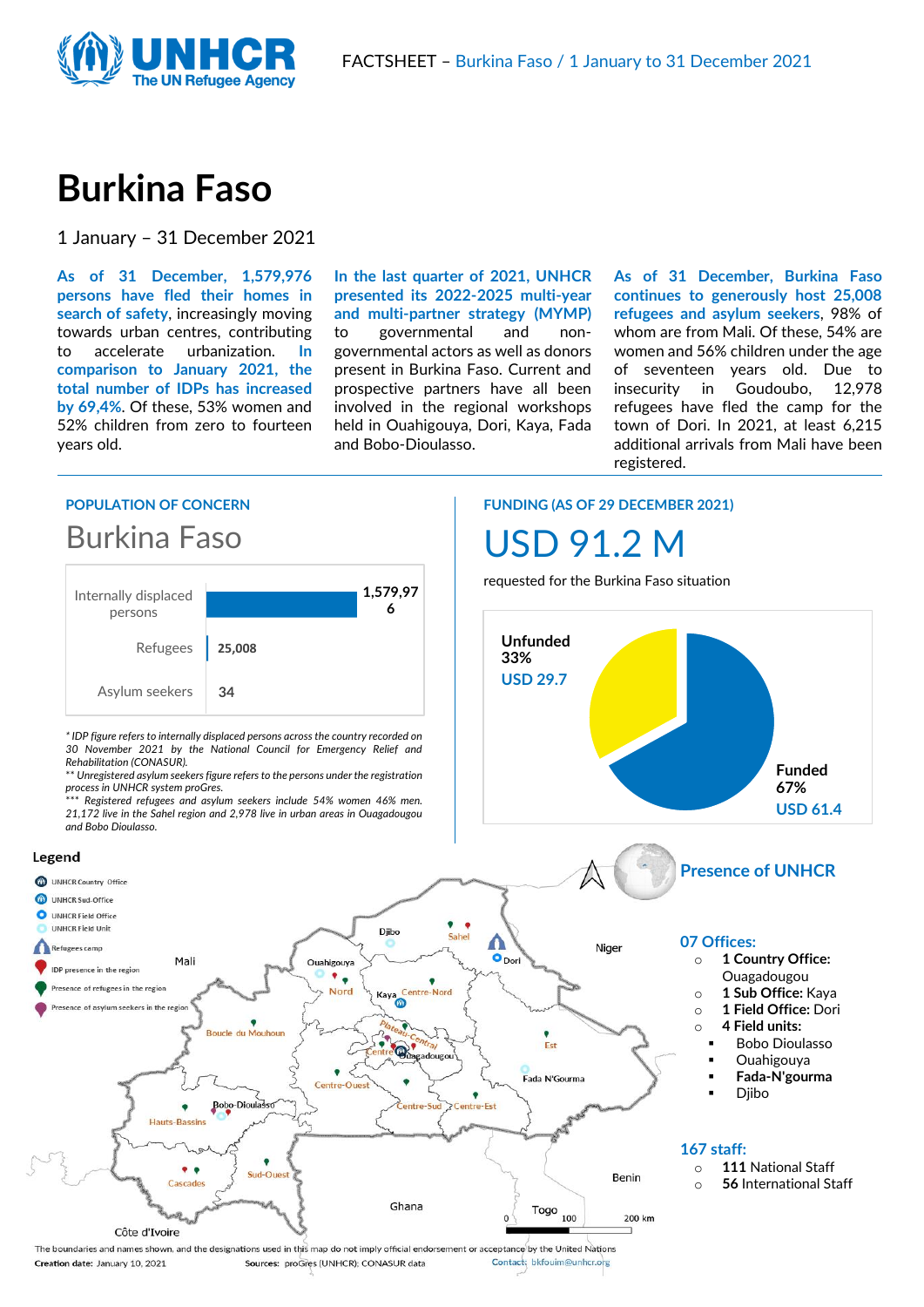

## **WORKING WITH PARTNERS**

- In Burkina Faso, UNHCR works with 20 implementing partners, amongst which the Government and its technical entities, UN sister agencies and development actors. The Multi Year Multi Partners (MYMP) strategy, which will guide UNHCR's action for the 2022-2025 period, will bring together a full range of national and international stakeholders, including authorities, the UN and humanitarian country teams (UNCT and HCT), development actors, the private sector, displaced people, host communities and civil society. This MYMP strategy will comprehensively respond to the needs of refugees, Internally Displaced Persons (IDPs), those at risk of statelessness and other persons of concern (PoCs) to UNHCR, while reinforcing their access to protection and the realization of durable solutions.
- UNHCR coordinates the response for all refugees in Burkina Faso with the **National Commission for Refugees (CONAREF)** and its other governmental partners, UN agencies, local and international partners.
- With regards to the response for IDPs, direct interventions are undertaken with local, regional, and national authorities, including the **National Council for Emergency Relief and Rehabilitation (CONASUR)**. In line with the Humanitarian Reform and IASC mechanisms, UNHCR leads the (i) Protection, (ii) Shelter/Core Relief Items (CRIs) and (iii) CCCM/GSAT (*Gestion des Sites d'Accueil Temporaires*) Clusters. (i) The Protection cluster ensures the central character of protection in all humanitarian action and beyond, through coordination with national and regional humanitarian actors as well as with the other clusters. (ii) As part of its coordination role, the Shelter cluster continues to strengthen the harmonization and coordination of the response, while also informing partners of any existing gap. (iii) Regarding the GSAT activities, the government's coordination and management capacities on sites and camp-like settings are reinforced through various tools. Limited resources and growing displacement have impacted the response.
- As of 31 December 2021, the Protection Cluster' interventions were only funded at 23% and **reached 80% of the targeted people ; while the Shelter/CRIs response only covered 52% of shelter needs, with UNHCR covering 49% of these interventions.**
- Beyond its cluster responsibilities, UNHCR continues to play a key role in interagency fora, particularly on issues such as the Protection from Sexual Exploitation and Abuse (PSEA)/Sexual harassment (SH) within the Humanitarian Country Team (HCT). In this area, UNHCR pursued its work with the HCT, towards the strengthening of the joint PSEA coordination in Burkina Faso. This support allowed mainly to (i) draft the 2021-2024 interagency PSEA-SH strategy and its related action plan, (ii) strengthen the capacities of HCT/UNCT members and the members of the WASH, Health, Shelter, CCCM and Education Clusters on the IASC learning module "Say NO to sexual misconduct", (iii) as well as strengthen the capacities on the integration of Accountability to Affected People (AAP)/PSEA. In addition, UNHCR staff and partners were trained on PSEA/SH, the Code of Conduct and AAP, and a network of 89 focal points within all UNHCR offices and partners was established. UNHCR is also engaged in the "Community Engagement and Accountability Working Group" and supports the establishment of complaints, feedback and accountability mechanisms within the framework of the CCCM/GSAT Cluster.
- UNHCR has launched the assessment of its Partners' organizational capacities to prevent and mitigate the risks of SEA, in accordance with the special provisions of the Secretary-General's Circular, as well as the minimum standards of the "Protocol of United Nations Implementing Partners Relating to Allegations of Sexual Exploitation and Sexual Abuse Involving Implementing Partners" (also known as the "United Nations Protocol").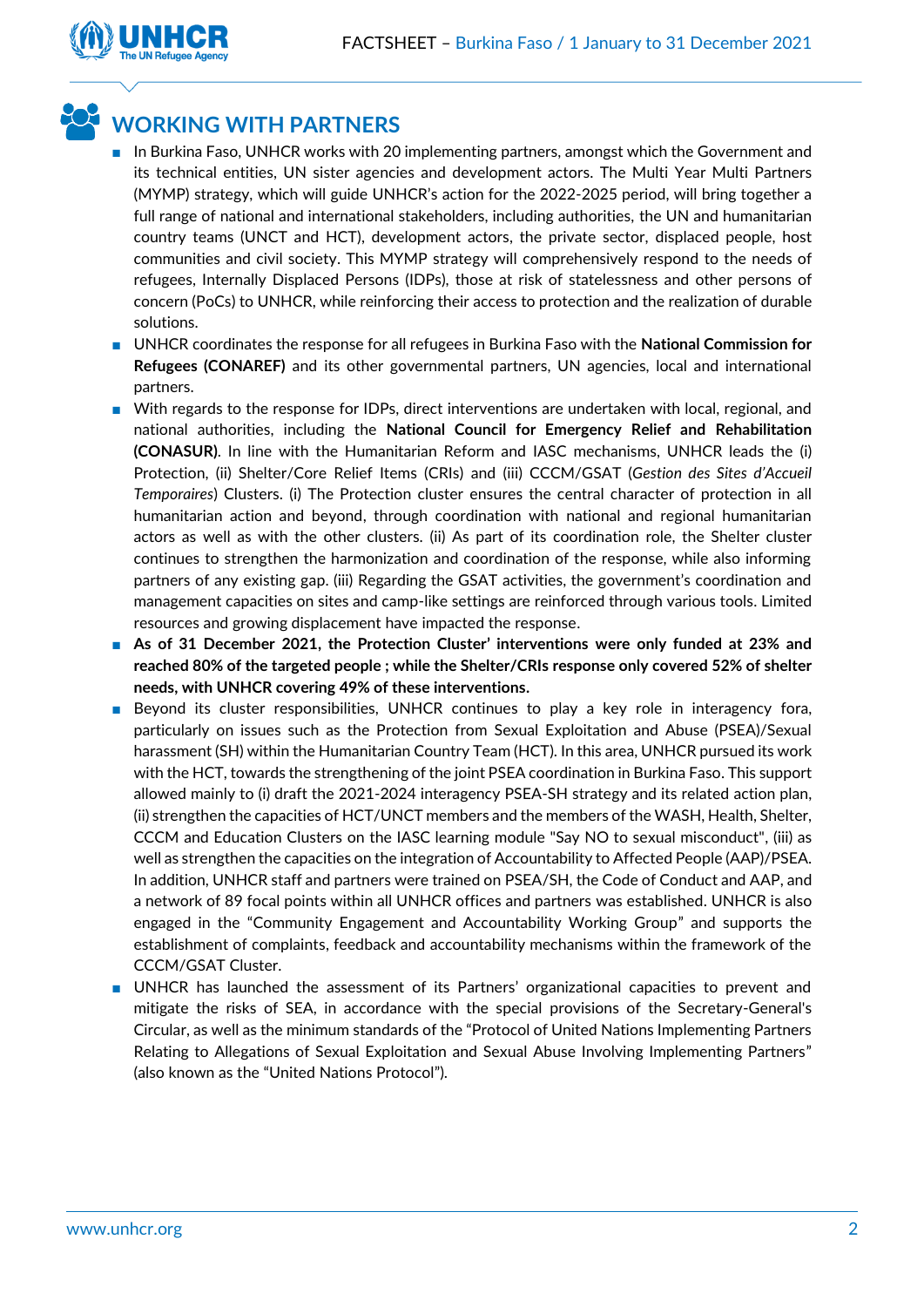

## **MAIN ACHIEVEMENTS**

## **Protection**

- With growing insecurity and the complexification of the operational context, UNHCR supports the Government of Burkina Faso in its efforts to ensure that refugees and IDPs are protected, live in safety and dignity, and progressively attain lasting solutions to their plights. UNHCR's protection interventions are implemented along the following axis: i) data collection and analysis; ii) registration and documentation of IDPs; iii) Community-based protection with an emphasis on education and Gender Based Violence (GBV) prevention, risk mitigation and response; iv) peaceful coexistence between refugees, IDPs, returnees and host communities. These four pillars will support Burkina Faso's humanitarian, development and peace priorities as well as contribute to the implementation of the 2030 Agenda and its Sustainable Development Goals (SDGs).
- From 6 to 7 December 2021 and in collaboration with ICRC, OCHA, OHCHR, UNMAS and the Protection Cluster in Burkina Faso, **UNHCR organized a workshop on the protection of civilians that gathered 38 protection and humanitarian actors in Ouagadougou as well as on the field**. Participants successfully shared lessons learnt and best practices on (i) the mainstreaming and use of International Humanitarian Law in the Protection Monitoring, (ii) the sharing of regular/timely information, (iii) analysis and advocacy. This workshop also enabled the operationalization of the guidance on maintaining the civilian and humanitarian character of sites, settlements and asylum and to pilot some modules of UNHCR's "Protection in armed conflict" toolkit. Finally, this workshop resulted in the elaboration of a draft action plan for the Protection of civilians in Burkina Faso.
- Efforts to reinforce the legal framework for the protection of IDPs are on-going. **From 8 to 10 December, with UNHCR's technical support, the Protection Cluster conducted a national workshop to discuss avenues for the acceleration of efforts for the domestication of the Kampala Convention in Burkina Faso**. This workshop involved various stakeholders from the Inter-Ministerial Committee, sister UN agencies, NGOs, and the civil society. Having allowed participants to better understand the key requirements for the domestication of the Convention, this workshop further allowed the development of a roadmap for the transposition of the Kampala Convention into Burkina Faso's national law. In addition, this workshop resulted in the validation of the terms of reference (ToRs) for the national consultant whose main function will consist in supporting and advising the Government of Burkina Faso throughout the process of internalizing the provisions of the Kampala Convention in Burkinabè domestic law.

## **Refugees**

- Strategic priorities which take into account all refugees, including those living in a mixed environment are as follows: i) to ensure access to territory and asylum, as well as to maintain the civilian and humanitarian character of asylum in a context of deepening insecurity and the COVID-19 pandemic; ii) to pursue the inclusion of refugees in national plans and explore alternatives to camps; iii) to search integrated durable solutions (voluntary repatriation, profiling for resettlement and complementary pathways, local integration's prospects); iv) to strengthen livelihood opportunities, despite the complex humanitarian and security context, while also taking into consideration environmental challenges.
- Since May 2021, the security situation progressively deteriorated with targeted attacks in and **around the camp that culminated in November 2021, to refugees fleeing the camp and leaving it empty**. As of 31 December, approx. 2,600 refugee families fled to the town of Dori and its surroundings. They have been welcomed by the local authorities and inhabitants. UNHCR continues to work with authorities and partners to support refugees wherever they have settled; strengthen infrastructures as well as foster their inclusion within national services and development programmes. UNHCR's **[press release](https://data2.unhcr.org/fr/documents/details/89609)** of November 2021 condemns the attacks on the refugee camp and calls on the armed elements to respect international humanitarian law and to stop their attacks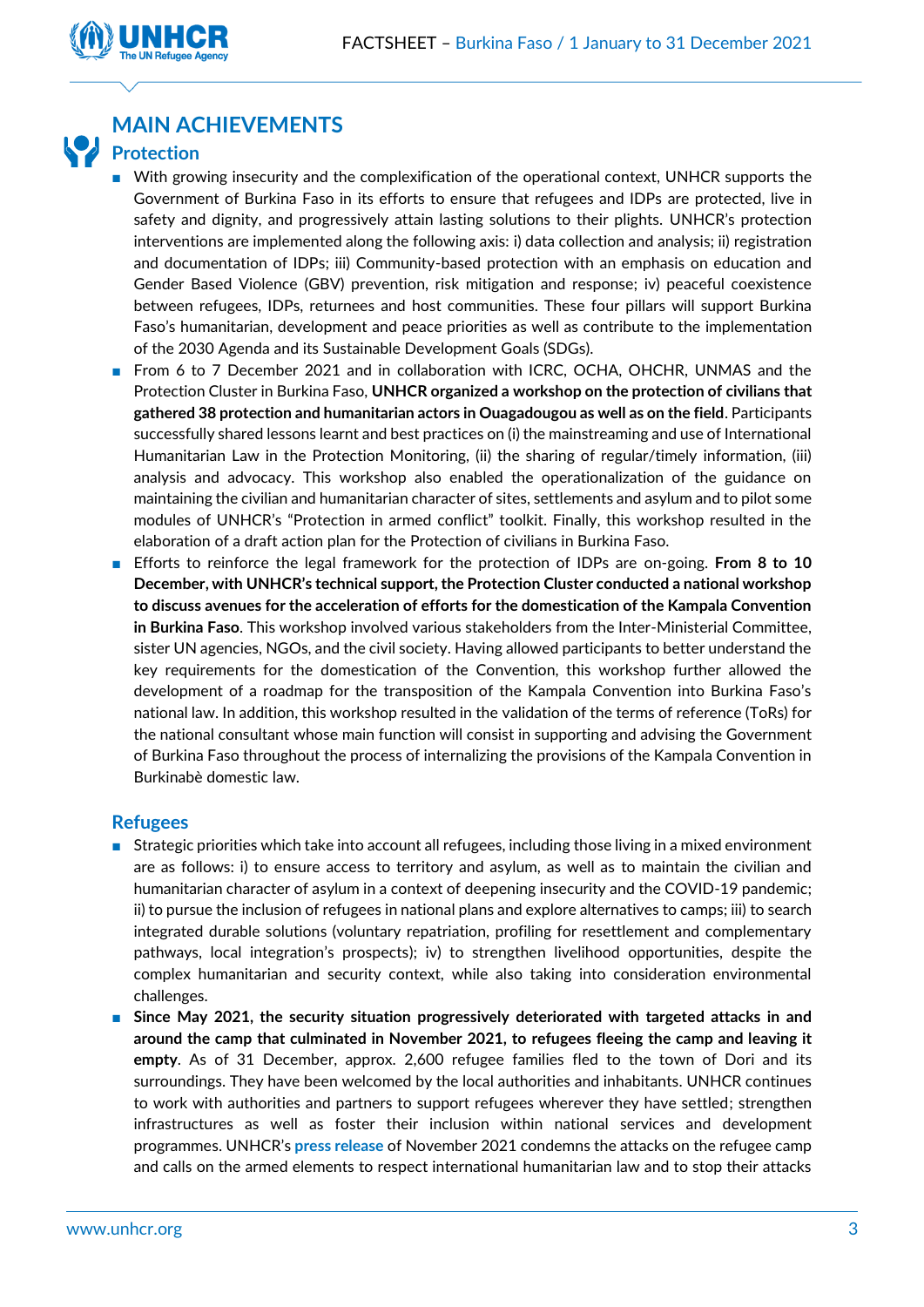

on refugees and other civilians. In coordination with the Government and other partners, UNHCR also activated the Refugee Coordination Model in the Sahel and subsequently, established the Coordination Forum for Refugees, in order to reinforce synergies between all stakeholders working to protect and find solutions for refugees in the Sahel region.

- On 11 and 12 August, the Governments of Burkina Faso and Mali and UNHCR held the 10<sup>th</sup> **Tripartite Commission Meeting**. This meeting focused on the continuous pursuit of durable solutions for refugees hosted in both countries. Some of the key recommendations agreed by the three parties included amongst others: (i) the sharing of information on the security and humanitarian situation in Mali, (ii) the identification and registration of asylum-seekers in Burkina Faso, (iii) continued efforts to facilitate refugees' access to documentation in Burkina Faso and returnees in Mali, (iv) the conduction of regular surveys on refugees' intention to return their respective countries.
- On 12 November, the 11<sup>th</sup> Meeting of the Burkina Faso-Mali-UNHCR Tripartite Commission started **by videoconference**. The virtual opening went well, and Members of the Technical Working Group are continuing their work. The meeting has not been closed as scheduled and might reconvene at a later date.

## **IDPs**

- UNHCR decisively contributes to the emergency and protection response, through a number of key activities such as registration, protection monitoring, and response to protection cases (incl. Gender Based Violence (GBV)). **As of 31 December, thanks to UNHCR support, the National Council for Emergency Relief and Rehabilitation (CONASUR) registered 1,579,796 IDPs - a 69,4% increase compared to January 2021**. The information collected during this registration further informed the planning of humanitarian and development interventions.
- According to data collected by UNHCR and its partners in the framework of the Protection Monitoring, in 2021 a total of 38,375 protection incidents in the form of rights violations were identified, amongst whom 47,4% denials or forced restrictions of movement, 20,4% infringements of the freedom and security of the person, and 12,8% attacks on physical or psychological integrity. During the year, 910 cases of Gender Based Violence (GBV) were also reported, mainly affecting women (80%) and children (11%). Moreover, the cities that received the most IDPs were Dablo in the Centre-North region, Ouindigui and Koumbri in the North region and Zimtenga in the Centre-North region. Further, the main causes of tension between communities are House Land and Property (HLP) issues and the lack of socio-economic opportunities. Thus, approximately 37% of the conflicts were between farmers and herders.
- UNHCR supports the provision and recognition of civil status documentation for IDPs and host communities, to mitigate the risks of statelessness and to provide a pathway towards lasting solutions by facilitating people's access to rights, such as freedom of movement, economic opportunities, as well as to social services, including education and health. UNHCR and its Government counterparts, the Directorate-General for the Modernization of Civil Status (DGMEC) and the CONASUR, are working together to provide birth certificates and national identity cards to IDPs and host communities. **In 2021, a total of 60,741 civil status and identity documents, including 47,000 supplementary birth certificates as well as 13,741 national identity cards have been provided to members from IDP and host communities**. In addition, other major achievements were accomplished such as: (i) the establishment of a strategy facilitating the instantaneous delivery of birth certificates to IDPs and host populations; (ii) the strengthening of the skills of 60 civil service administration executives on the legal mechanisms for issuing civil status certificates.

## **Gender-Based Violence (GBV)**

■ The UN Refugee Agency reinforced the prevention and response to GBV, including by expanding mobile team services in one hand, and in the other hand piloting a remote case management project in hard-to-reach areas of the Sahel region that establishes safe spaces for women and girls. UNHCR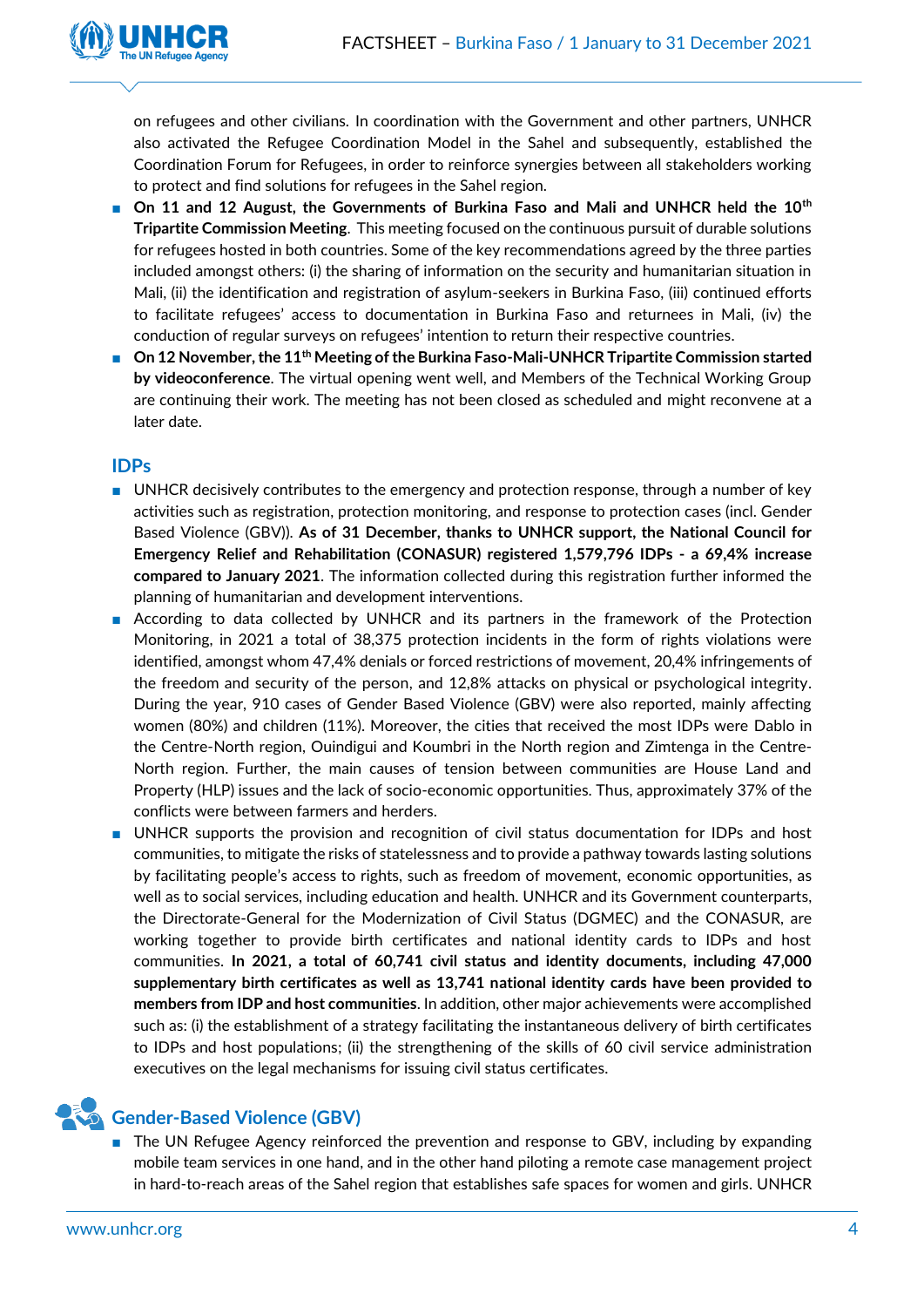

also continued to strengthen GBV prevention, through the promotion of communication for behavioural change and community protection mechanisms in order to reduce harmful traditional practices. In particular, UNHCR continued to build the capacity of its partners and service providers, notably through the establishment of an informal GBV Working Group. Finally, UNHCR also supported the launch of the Government National GBV hotline in March 2021, in collaboration with UNFPA and IOM.

- As part of the GBV mainstreaming efforts, UNHCR organized a four-day internal workshop on "Mainstreaming gender-based violence (GBV) risk mitigation" in Ouagadougou, in October 2021. This workshop allowed to establish a common understanding of responsibilities and to develop stakeholders' (including cluster coordinators) skills on mainstreaming GBV risk mitigation across all their respective areas of work. As a result, regional action plans were developed and fed the Operation's detailed discussions for its 2022 planification. Further, UNHCR trained 24 GSAT coordinators in the North region in the identification of GBV risks and gaps, the development of possible actions to reduce them and securely manage the reporting of GBV incidents and their adequate referral.
- As part of the '16 Days of Activism against Gender-Based Violence (GBV)' campaign, UNHCR conducted various activities, including the organization of a forum that successfully engaged traditional and religious leaders in the fight against GBV in the Centre-North region, as well as the presentation of UNHCR's Policy on the Prevention of, Risk Mitigation, and Response to Genderbased Violence to the seven offices of the UNHCR Operation.

#### **Cash-Based Interventions (CBI)**  $\overline{\cdot \cdot}$

■ Most refugees and IDPs live in environments where they can access the same markets and services as local communities. Providing them with cash enables them to fulfil their needs in a dignified manner and contributes to the local economy. **In 2021, UNHCR provided an amount of XOF 1 billion (USD 1,7 million) in multi-purpose cash to 8,000 refugee, IDP and host community families** for the construction of semi-durable shelters and the acquisition of CRI kits, livelihood activities and the creation of micro enterprises, as well as the acquisition of dignity kits. Further, at least 2,602 most vulnerable persons of concern to UNHCR were provided with cash as part of the assistance provided as part of protection monitoring activities.



## **Health and COVID-19 Response**

- In 2021, UNHCR provided support for the medical care of refugees based in the Sahel region as well as in Bobo Dioulasso and Ouagadougou. A total of 40,289 consultations were organized with the most recurrent pathologies identified as follows: respiratory infections 26.91%, confirmed malaria 24.50%, and diarrheal diseases 10.01%. 328 pregnant women from the refugee and host communities were followed, and, amongst them, 296 women were provided with assistance for their childbirth by medical personnel. 125 cases were referred from Dori to Ouagadougou hospitals. 407 refugees with specific needs were affiliated with mutual health insurance in Ouagadougou and Bobo Dioulasso. To facilitate the inclusion of refugees in the health system, reduce the incidence of perinatal maternal deaths, UNHCR and WHO supported the Government in the construction and equipment of the blood transfusion unit in Dori, that is worth XOF 253,160,855 (USD 430,912). Furthermore, UNHCR also initiated the construction of four advanced health posts to allow for the care of IDPs, refugees and host communities in the health district of Dori.
- As of 31 December 2021, Burkina Faso has recorded 17,632 confirmed cases of COVID-19, including 695 active cases, 318 deaths and 16,937 recoveries. UNHCR and its partners continued to support the Government of Burkina Faso in addressing the outbreak and focused their efforts on sensitization, prevention, and response to mitigate the impact of COVID-19 on persons of concern in nine regions of the country. Up to date, the Government has received 2,7 million doses of COVID-19 vaccines through the COVAX Initiative and bilateral donations, including Astra Zeneca, Johnson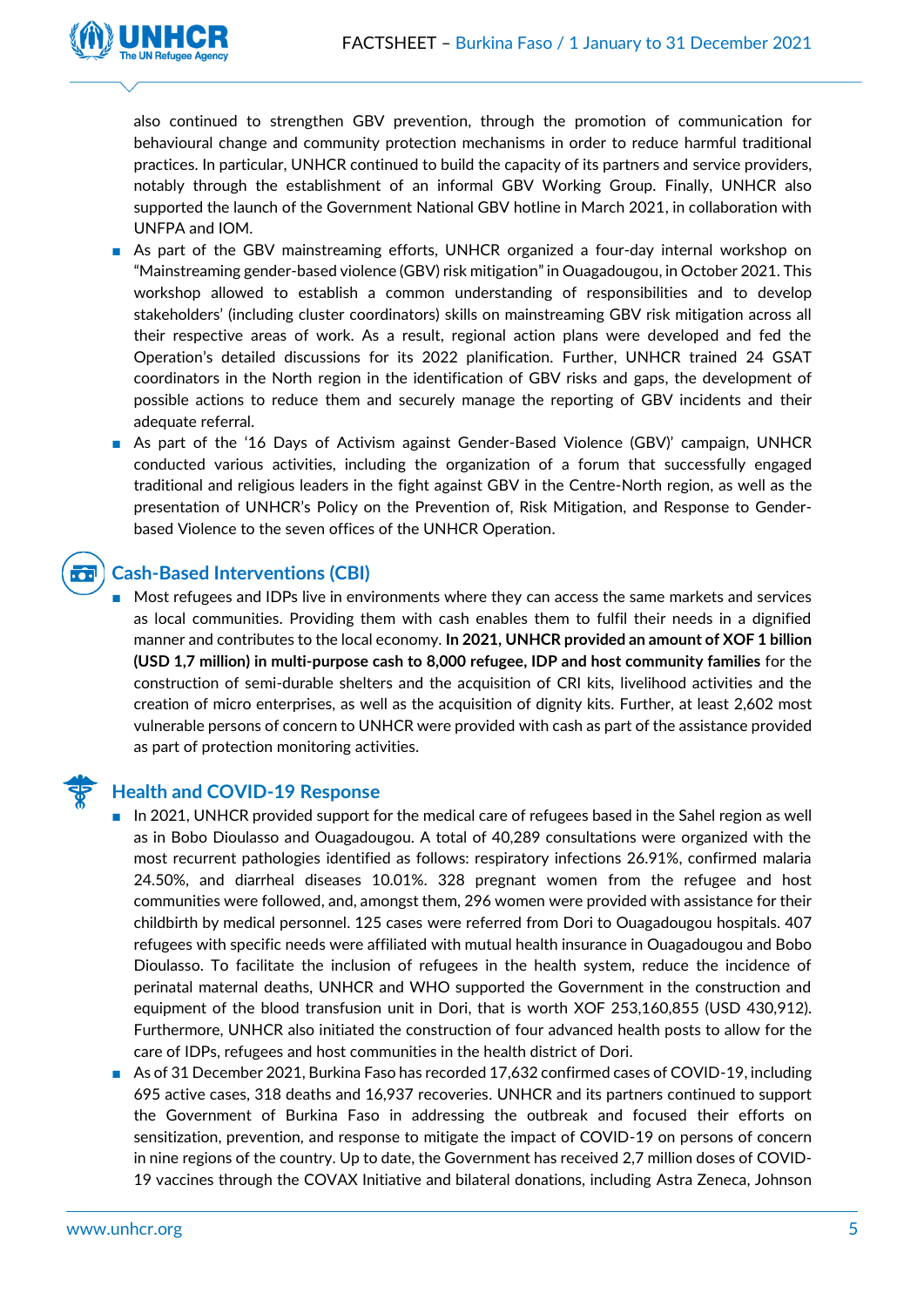

& Johnson and Sinopharm. Since the start of the vaccination campaign, launched by the Minister of Health on 2 June 2021, 1,133,497 people – including health agents and 84 refugees – have been vaccinated. **On 19 November, UNHCR donated medical equipment for a total worth of XOF 71 million (USD 120,851.00 million) to the Ministry of Health, Public Hygiene and Welfare of Burkina Faso**. The donation is composed of 55 oxygen concentrators, 27 reanimation kits, 23 pulse oximeters, 58 infrared thermometers, 23,720 surgical gowns and 89,400 surgical masks.

■ UNHCR implemented a COVID-19 project funded by the African Development Bank-funded to the benefit of refugees, IDPs and host communities. This project aimed in one hand, at strengthening the national health system and supporting the COVID-19 through the organization of training and the acquisition of medical items (equipment, consumables, drugs, and reagents). In the other hand, this project aimed at facilitating the acquisition and distribution of handwashing devices, agricultural inputs and livestock feed, the construction and rehabilitation of latrines and water points. As a result, on 14 October, **UNHCR provided medical inputs worth XOF 537 million (USD 914,745.00 million) to the Ministry of Health, Public Hygiene and Welfare**. These inputs include ambulances, medical tents, beds, consumables, reagents, and equipment. Finally, in the framework of this African Development Bank-funded project, UNCHR facilitated trainings on COVID-19 for public and private health personnel throughout the country.

## **Shelter and Core-Relief-Items (CRIs)**

- In order to improve the living conditions and the dignity of IDPs and refugees, while also reducing protection risks, UNHCR and its partners continue to provide shelter and CRI assistance.
- In 2021, UNHCR provided a total of 9,485 shelters, including 8,984 emergency shelters, 440 semi durable shelters, to the benefit of 66,395 individuals. 61 durable shelters of the Nubian Vault type were also provided thanks to funding from the Kingdom of Belgium. The shelters were accompanied by the distribution of 10,449 CRIs including 3,140 kits provided through cash transfer and 7,309 kits provided in kind for 73,143 individuals. UNHCR pursued its efforts to establish, improve and maintain shelter and infrastructure and whenever possible, make a transition from emergency shelters to more durable shelter solutions.

## **THE Durable Solutions and Development**

- UNHCR actively pursued strategic collaboration with key development partners to promote and advocate for public policies and an investment agenda that fully include the socio-economic inclusion of IDPs and their autonomization and well-being, both in the most affected secondary cities and municipal capitals. UNHCR has been working closely with the German technical cooperation agency (GIZ) in the identification and preparation phases of a new project aiming at supporting and strengthening the capacities of the municipalities of the Center-North region. Moreover, UNHCR provided technical assistance to a national support project to municipalities (*Programme d'Appui aux Collectivités Territoriales, PACT*), funded by the World Bank, which ended on 30 September. The implementation of the PACT project targeted 108 communes of the six regions prioritized in the Humanitarian Response Plan (HRP). UNHCR's contribution to the PACT allowed to provide 400,000 IDPs with NFIs kits and 500 stakeholders from municipalities and local authorities with capacitybuilding sessions management.
- In addition, discussions with the World Bank and other key development partners continued to i) strengthen policy dialogue around the challenges of IDP socioeconomic inclusion in the context of accelerated urbanization of secondary cities, ii) support the inclusion of IDPs in within the frame of the World Bank operations.
- Finally, after having held extensive consultations and working sessions with the Ministry of Urbanism, regional authorities and the mayors of six communes of the Centre-North region (Kaya, Kongoussi, Tougouri, Barsalogho, Bourzanga, Pissila), UN HABITAT and UNHCR have developed a joint project focusing on Housing, Land and Property (HLP) issues. This joint project will support municipalities in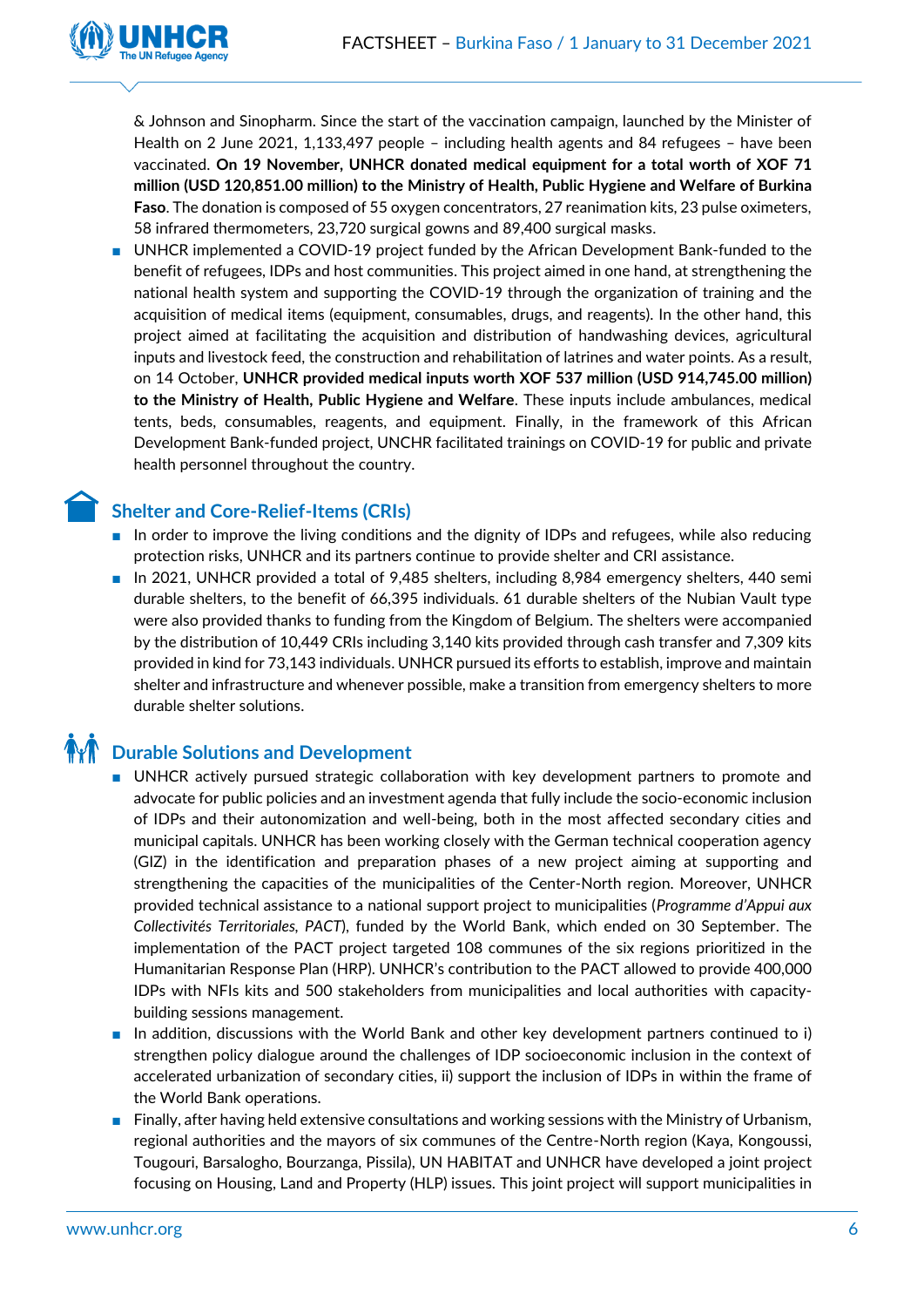

the Centre-North region, notably through: (i) facilitating IDP's inclusion and resilience through securing their access to land; (ii) building urban planning and management capacities to prevent tensions between communities; (iii) supporting the integrated territorial approach around local authorities; (iv) improving environmental protection in the main towns of the communes.

## **Environment and Energy**

- Environmental changes act as threat multiplier for conflict and instability as competition for scarce natural resources often lead to inter-communal tensions. Considering the correlation between climate change and forced displacement, UNHCR is committed to promoting and supporting the use of renewable energies in its response. In fact, to reduce impact on the environment and mitigate the protection risks linked to the collection of firewood, UNHCR and its partners trained women from IDP and host communities in the Center-North on the fabrication of clean cooking-stoves.
- In 2021, UNHCR environmental action also entailed the development of a project aiming at setting up local and sustainable domestic gas access mechanisms to the benefit of IDPs and hosts. Inspired by UNHCR successes in providing IDP families with domestic gas in Niger, this project has been designed to answer to environmental, energy as well as protection needs in Burkina Faso. Through the provision of domestic gas UNHCR will contribute to social cohesion and peaceful coexistence in areas where access firewood is a scarce resource as well as to the protection of those at risk of gender-based violence on their way to collect such firewood.

## **Special thanks to donors who have contributed directly to the Burkina Faso operation in 2021 (as of 31 December 2021)**

United States of America | GAP Inc. | Industria de Diseño Texti S.A. (Inditex) | CERF | Japan | France | African Development Bank Group | Austria | UN Peacebuilding Fund | Sweden | Burkina Faso | Canada | European Union| World Food Program | Luxembourg | Education Cannot Wait | UN Programme on HIV/AIDS | Private donors|

## **UNHCR also thanks its other donors for their flexible and unearmarked contributions!**

#### **CONTACTS:**

**Melike Trigg**, External Relations and Public Information Officer, [trigg@unhcr.org](mailto:trigg@unhcr.org) **Bernadette Ippet**, Associate External Relations and Reporting Officer[,ippetlet@unhcr.org](mailto:ippetlet@unhcr.org) **Moussa Bougma**, Communications and Public Information Associate, [bougma@unhcr.org](mailto:bougma@unhcr.org) **Antoine Jean Thomas Ellias**, Associate External Relations Officer, [ellias@unhcr.org](mailto:ellias@unhcr.org)

#### **LINKS:**

[Regional operational portal](https://data2.unhcr.org/en/search?type%5B0%5D=document) [UNHCR Burkina](https://data2.unhcr.org/en/search?country=594&country_1=0&text=&type%5B%5D=document&partner=&working_group=§or=&date_from=&date_to=&uploader=&country_json=%7B%220%22%3A%22594%22%7D§or_json=%7B%220%22%3A%22%22%7D&apply=) portal [Facebook](https://www.facebook.com/UNHCRBurkinaFaso) **[Twitter](https://twitter.com/UNHCR_BF)**